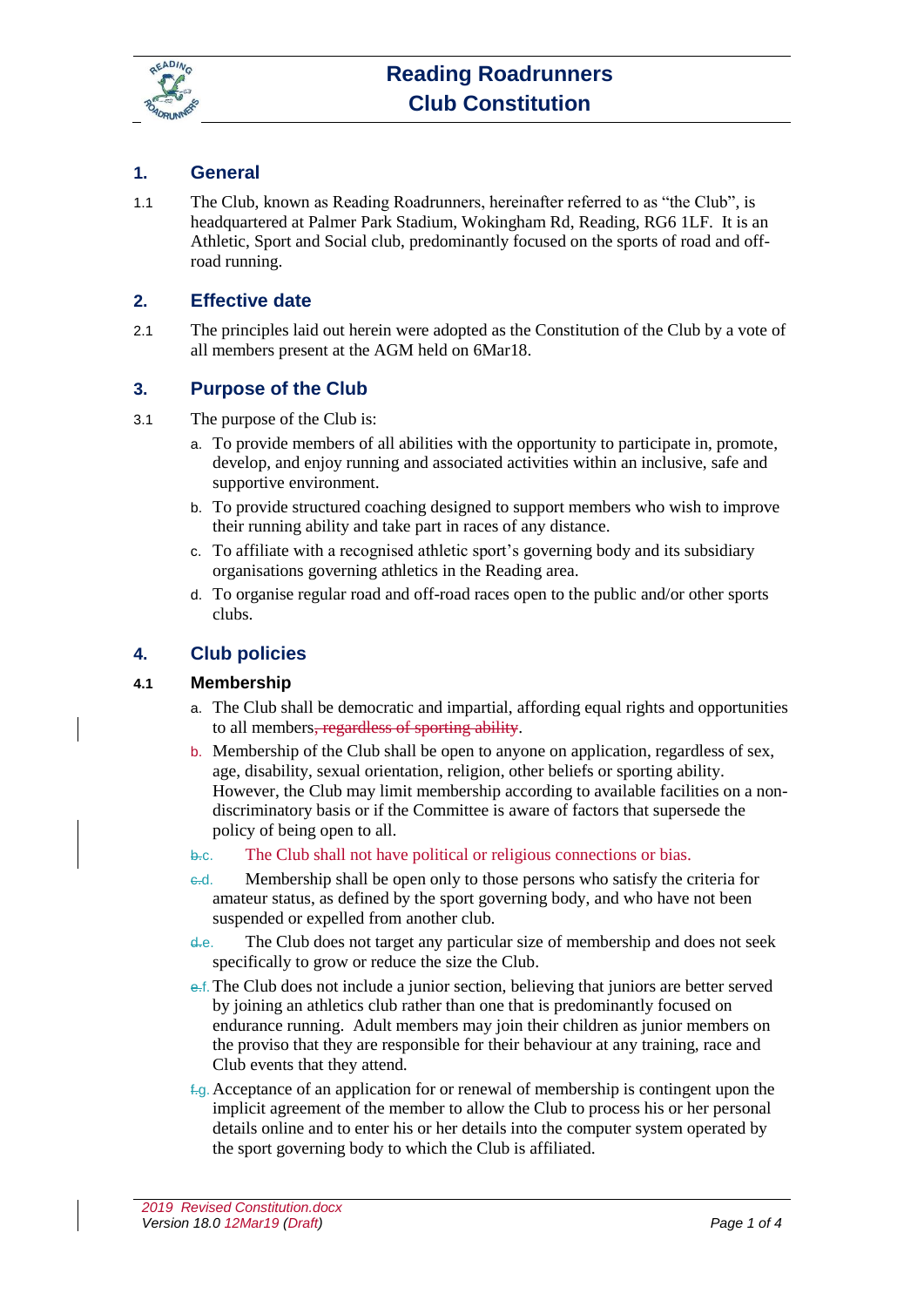# **Club Constitution**

g.h. Members shall conduct themselves at all times in accordance with the Club Rules.

### **4.2 Membership subscription fees**

- a. The Club seeks to retain membership subscription fees at a level that should not pose a significant obstacle to people participating.
- b. Membership fees shall be determined by the Committee, with due regard to the forecast outgoings of the Club and be reported to the AGM.

### **4.3 Sport governing body**

- a. The Club shall affiliate with a recognised sport governing body. Whilst it is not mandatory for members to affiliate as athletes with the governing body, the Club will encourage members to do so.
- b. The Club shall comply with the policies of the sport governing body with which it affiliates.

### **4.4 Organisation**

- a. The Club shall provide coaching for all of its members, regardless of athletic ability. The Club shall sponsor volunteers to become coaches to obtain coaching qualifications recognised by the sport governing body and ensure that coaches officiate at only those coaching sessions for which they hold a current, recognised qualification.
- b. The Club aspires to provide a safe and respectful environment in which all members may enjoy their sport and the facilities and activities provided by the Club.
- c. Management of the affairs of the Club shall be vested in a Committee of volunteer members, the actions and decisions of which shall be reported to the whole membership. Membership of the Committee shall be decided annually by a ballot held at the AGM.
- d. Minutes of Committee meetings shall be published so as to be accessible to members.
- e. The Club shall have no branches outside its headquarters.

### **5. Management**

- 5.1 The management and administration of the Club shall be entrusted to members who have been democratically elected to the Committee in accordance with the Club Rules. The Executive Officers of the Club shall comprise:
	- a. **Chairperson**. The Chairperson shall direct the business of the Committee, including convening each month a Committee meeting. The Chairperson shall preside over General Meetings and act as official spokesperson for the Club. In the event of any poll or referendum ending in a tie, the Chair shall have the casting vote.
	- b. **Treasurer**. The Treasurer shall conduct the financial affairs of the Club. The Treasurer's duties shall include attending the monthly Committee meeting to report on and seek approval for the day-to-day running of Club finances.

The Treasurer shall prepare and present to the Annual General Meeting a report on the preceding year's business that shall include a statement showing all income and expenditure, which shall be verified and approved by an independent auditor appointed by the Committee and ratified by the membership.

c. **General Secretary**. The General Secretary shall record the Club's business, keeping the minutes of the Committee and General Meetings. The Secretary shall deputise for the Chairperson when necessary.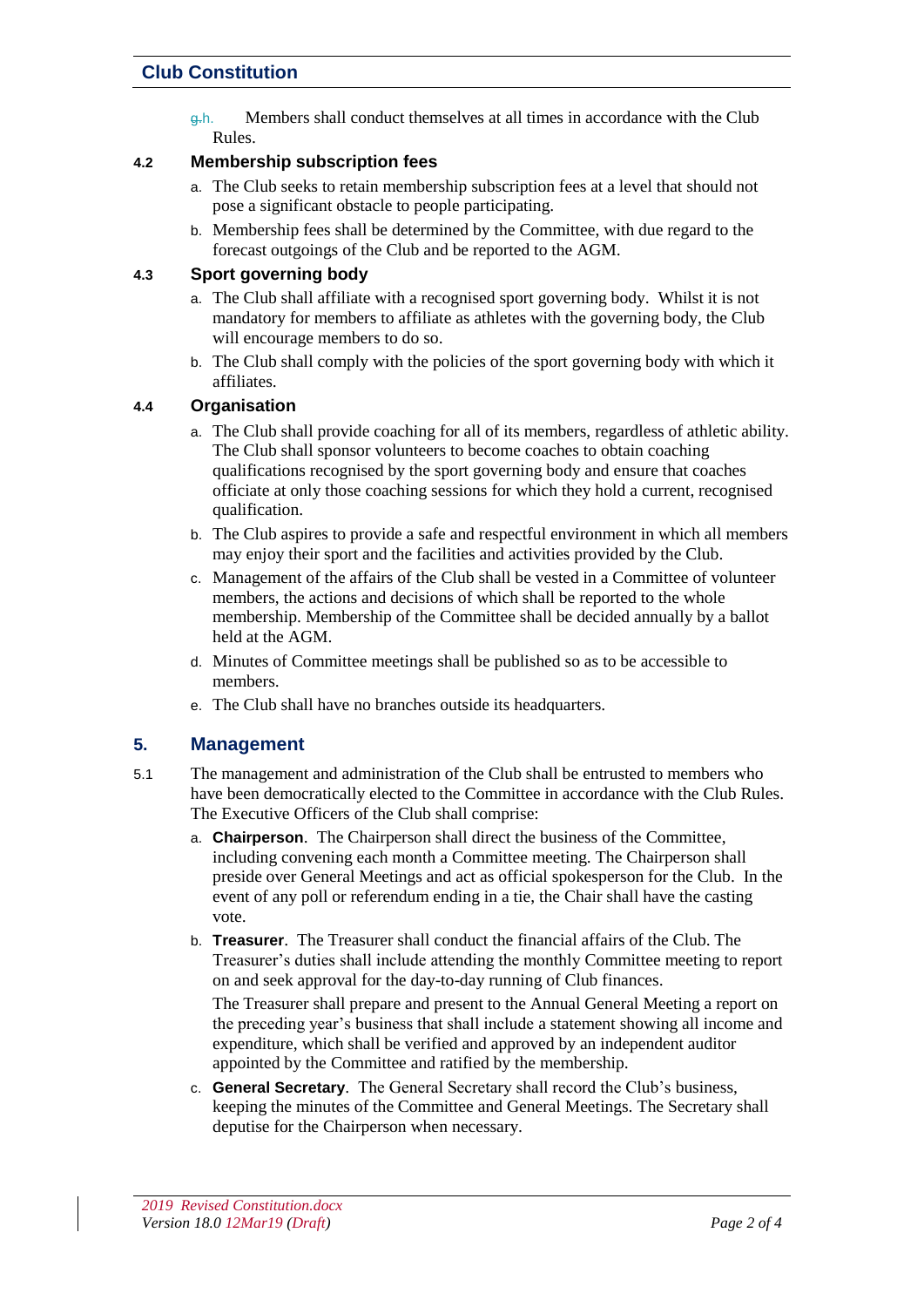# **Club Constitution**

5.2 **Executive Officers' other duties.** In addition to those responsibilities already declared, the three executive post-holders (Chair, Treasurer, Secretary) shall each be a joint signatory to the current bank account of the Club.

The three executive officers shall perform all other duties required of them in the best interests of the Club and in accordance with the Club Rules.

5.3 **Committee.** The Committee shall comprise the three executive officers and up to seven other Committee members, each of whom shall be elected at the AGM and serve as a Committee member until the following AGM.

At the discretion of the outgoing Committee, the number of Committee places may be reduced from ten so long as the Committee is able to act with a quorum at minimum. The outgoing Chairman shall explain to the AGM the rationale for reducing the size of the new Committee from ten and seek the agreement of the assembly to continuing with the reduced complement.

Committee members shall not be junior members.

Decisions shall be taken by the Committee in accordance with a majority vote of Committee members, either by a show of hands at a Committee meeting or by email at other times. A quorum of five members shall be required to take a binding decision.

The Committee shall have the delegated authority to co-opt additional members onto the Committee, either to substitute for an elected member who resigns mid-term, or becomes unavailable for a substantial period, or to supplement the skills and capacity available within the elected Committee.

Following its election, a new Committee shall meet to decide upon the organisational structure it will adopt to discharge its duties for the coming year. The exact structure they adopt will be influenced by the skills and availability of the elected members and the likely issues that the Committee expects to confront. The Committee structure will typically be chosen to optimise discharge of packages of responsibilities. As an example, a typical Committee structure may comprise:

- a. Membership Secretary. Keeping records of members' details, collecting subscriptions, processing membership applications, issuing receipts and membership cards;
- b. Social Secretary. Coordinating all social functions and events approved by the Committee;
- c. Coaching Co-ordinator. Co-ordinating training and coaching within the Club, as approved by the Committee;
- d. Media Liaison Officer. Making available by the Club notice board, website content, social media or other means, all information relevant to the membership; dealing with information on Club activities suitable for publication in external media, as authorised by the Committee;
- e. IT Services Manager. Making available IT services needed to administer the Club in accordance with the Rules, to provide the Club's social media services, and to manage the Club's website. The Media Liaison Officer manages the content of the website and social media, whereas the IT Services Manager procures, secures and maintains the services, and ensures that the Club operates in accordance with the Data Protection Act and any other prevailing legislation affecting the provision of IT services.
- f. Performing duties other than those above to enable the Club to function.

### **6. Membership subscription fees**

- 6.1 The Club operates a membership year running from 1 March to 28/29 February. The membership fee for each year comprises two components:
	- a. The Club membership subscription fee